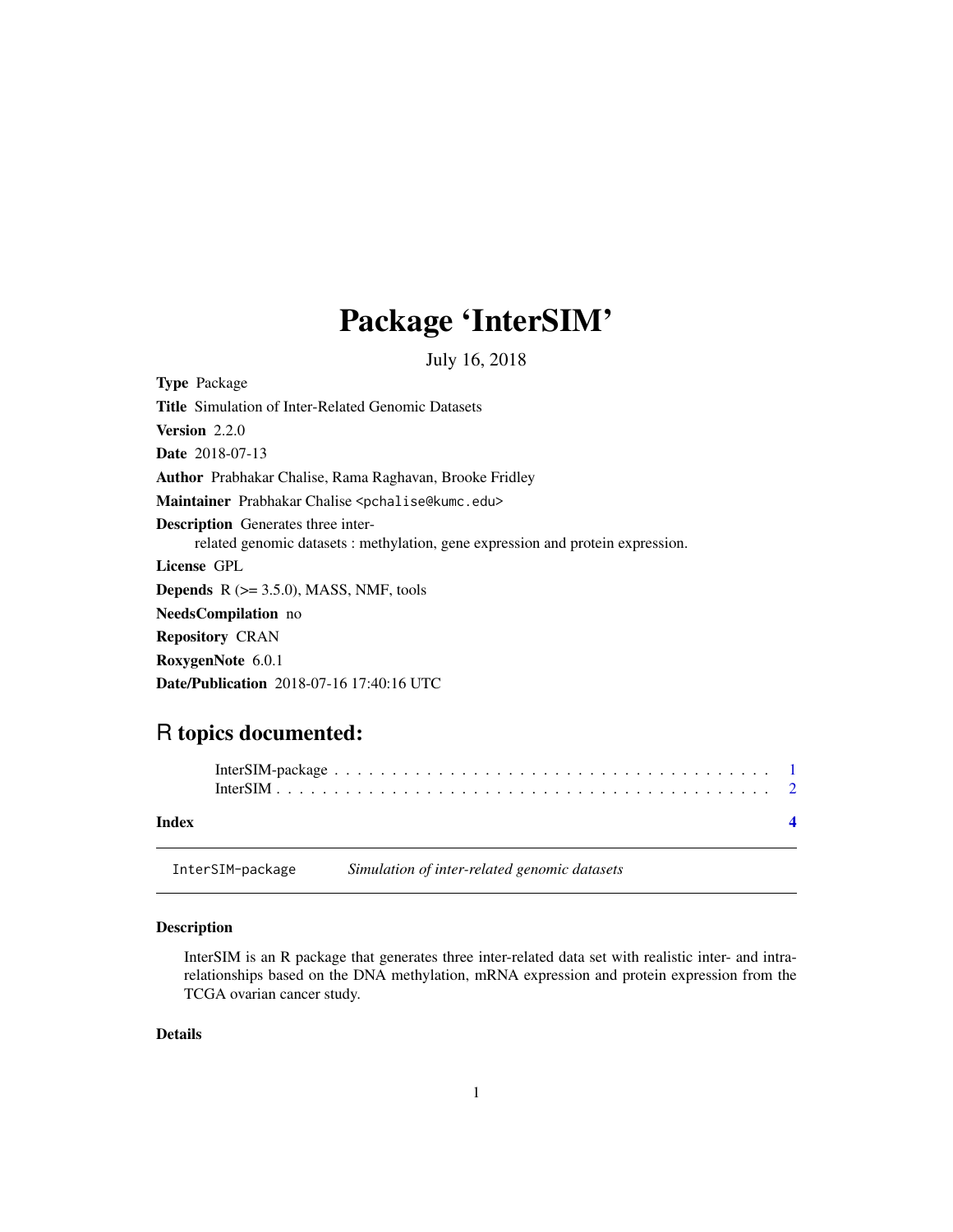#### <span id="page-1-0"></span>2 and 2 Intersection of the contract of the contract of the contract of the contract of the contract of the contract of the contract of the contract of the contract of the contract of the contract of the contract of the co

| Package: | InterSIM     |
|----------|--------------|
| Type:    | Package      |
| Version: | 2.2.0        |
| Date:    | 2018-07-13   |
| License: | $GPI \geq 2$ |
|          |              |

#### Author(s)

Prabhakar Chalise, Rama Raghavan, Brooke Fridley; Maintainer: Prabhakar Chalise

InterSIM *InterSIM*

#### Description

This function simulates three inter-related genomic datasets : DNA methylation, gene expression and protein expression.

#### Usage

InterSIM(n.sample=500, cluster.sample.prop=c(0.30,0.30,0.40), delta.methyl=2.0, delta.expr=2.0, delta.protein=2.0, p.DMP=0.2, p.DEG=NULL, p.DEP=NULL, sigma.methyl=NULL, sigma.expr=NULL, sigma.protein=NULL, cor.methyl.expr=NULL, cor.expr.protein=NULL, do.plot=FALSE, sample.cluster=TRUE, feature.cluster=TRUE)

#### Arguments

| n.sample            | Number of subjects to simulate                                                                                                                                                                                                |  |  |  |
|---------------------|-------------------------------------------------------------------------------------------------------------------------------------------------------------------------------------------------------------------------------|--|--|--|
| cluster.sample.prop |                                                                                                                                                                                                                               |  |  |  |
|                     | Proportion of samples in the clusters. The number of proportions entered is used<br>to determine the number of clusters in the simulated data. e.g. if $(0.3, 0.4, 0.3)$ is<br>entered then the number of clusters will be 3. |  |  |  |
| delta.methyl        | Cluster mean shift for methylation data                                                                                                                                                                                       |  |  |  |
| delta.expr          | Cluster mean shift for expression data                                                                                                                                                                                        |  |  |  |
| delta.protein       | Cluster mean shift for protein data                                                                                                                                                                                           |  |  |  |
| p.DMP               | proportion of $DE\ CpGs$ ( $DE = Differentially\ Expressed$ )                                                                                                                                                                 |  |  |  |
| p.DEG               | proportion of DE mRNA, if NULL (default) mRNAs mapped by DE CpGs will<br>be selected                                                                                                                                          |  |  |  |
| p.DEP               | proportion of DE protein, if NULL (default) proteins mapped by DE mRNAs<br>will be selected                                                                                                                                   |  |  |  |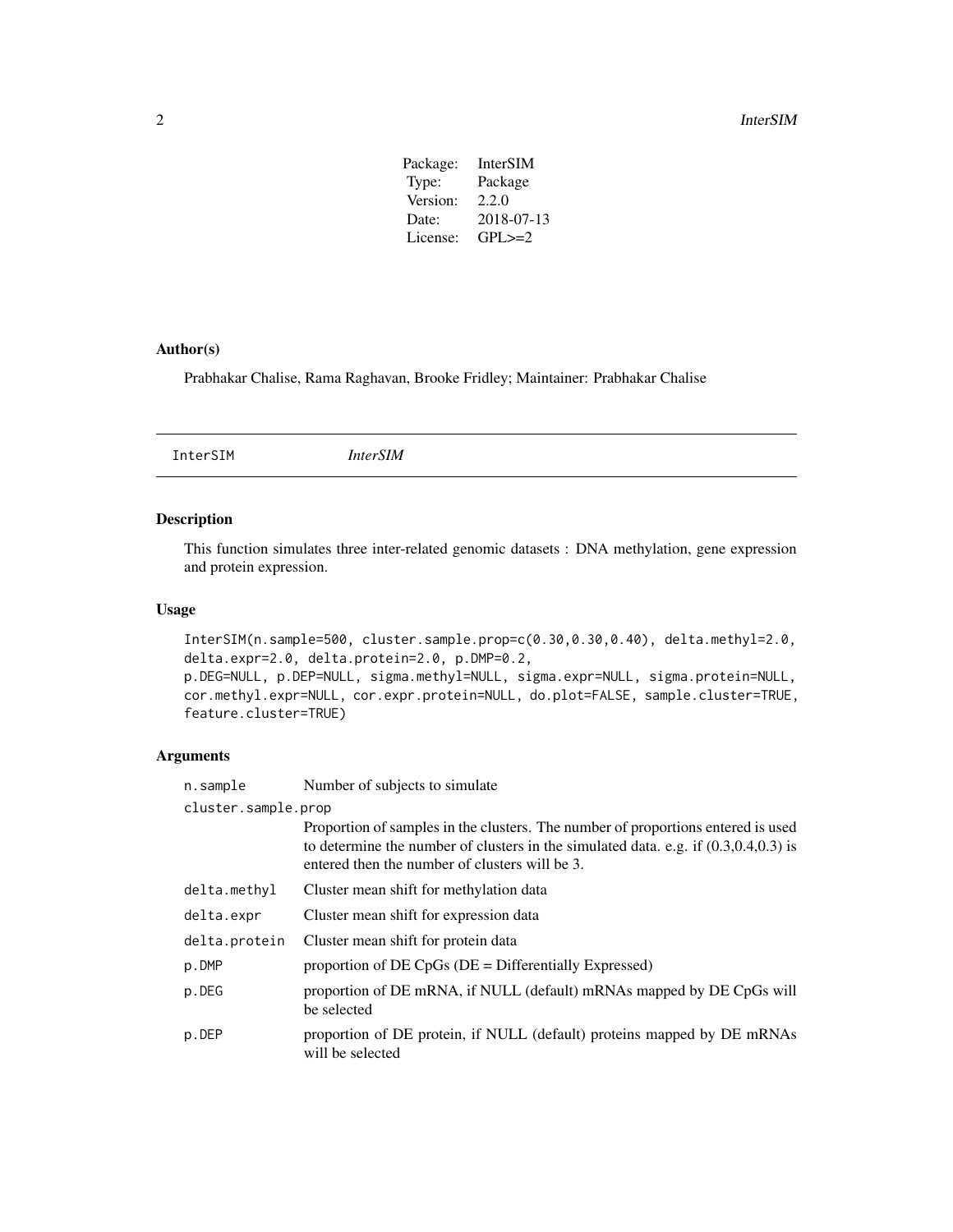#### **InterSIM** 3

| sigma.methyl     | Covariance structure methylation data, if NULL (default) precomputed values<br>will be used. "indep" gives covariance structure with diagonal elements only<br>(Independent features) |  |  |  |
|------------------|---------------------------------------------------------------------------------------------------------------------------------------------------------------------------------------|--|--|--|
| sigma.expr       | Covariance structure mRNA data, if NULL (default) precomputed values will<br>be used. "indep" gives covariance structure with diagonal elements only (Inde-<br>pendent features)      |  |  |  |
| sigma.protein    | Covariance structure Protein data, if NULL (default) precomputed values will<br>be used. "indep" gives covariance structure with diagonal elements only (Inde-<br>pendent features)   |  |  |  |
| do.plot          | TRUE to generate heatmap, default is FALSE                                                                                                                                            |  |  |  |
|                  | sample cluster TRUE (default), if clustering should be done on samples for heatmap. This<br>option will be applicable only if do.plot=TRUE.                                           |  |  |  |
| feature.cluster  |                                                                                                                                                                                       |  |  |  |
|                  | TRUE (default), if clustering should be done on genomic features for heatmap. This<br>option will be applicable only if do.plot=TRUE.                                                 |  |  |  |
| cor.methyl.expr  |                                                                                                                                                                                       |  |  |  |
|                  | Correlation between methylation and mRNA, if NULL (default) precomputed<br>values will be used                                                                                        |  |  |  |
| cor.expr.protein |                                                                                                                                                                                       |  |  |  |
|                  | Correlation between mRNA and protein, if NULL (default) precomputed values<br>will be used                                                                                            |  |  |  |
|                  |                                                                                                                                                                                       |  |  |  |

#### Value

This function returns three datasets as matrices - DNA methylation, gene expression and protein expression. It also returns a vector that has true cluster assignment for each subject in the generated data.

#### Author(s)

Prabhakar Chalise <pchalise@kumc.edu>, Rama Raghavan <rraghavan@kumc.edu>, Brooke Fridley <bfridley@kumc.edu>

#### Examples

```
#
prop <- c(0.20,0.30,0.27,0.23)
effect <- 5
sim.data <- InterSIM(n.sample=500, cluster.sample.prop = prop,
delta.methyl=effect, delta.expr=effect, delta.protein=effect,
p.DMP=0.2, p.DEG=NULL, p.DEP=NULL,
sigma.methyl=NULL, sigma.expr=NULL, sigma.protein=NULL,
cor.methyl.expr=NULL, cor.expr.protein=NULL,
do.plot=FALSE, sample.cluster=TRUE, feature.cluster=TRUE)
sim.methyl <- sim.data$dat.methyl
sim.expr <- sim.data$dat.expr
sim.protein <- sim.data$dat.protein
```